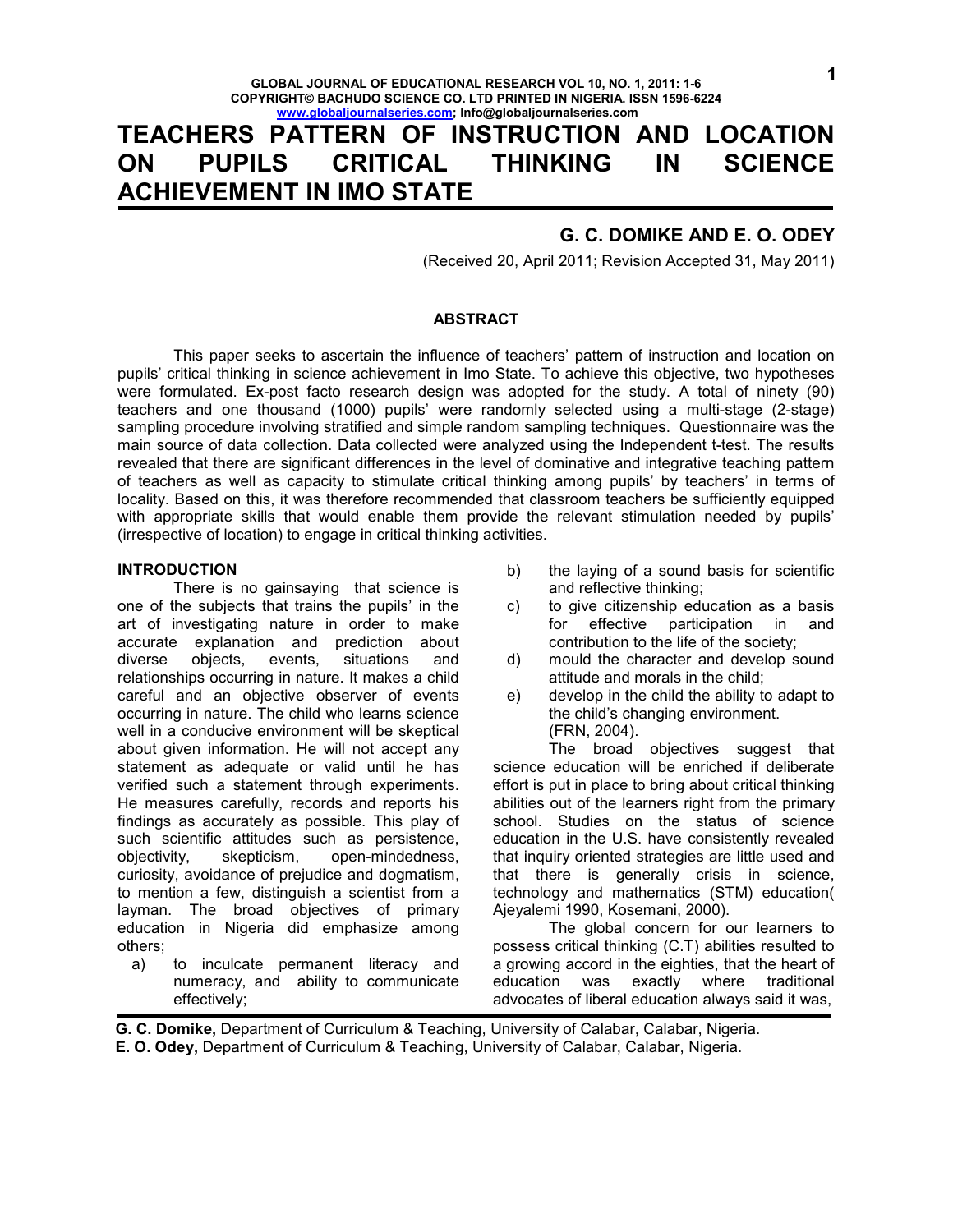in the processes of inquiry learning and thinking rather than in accumulation of disjointed skills and information (Facione, 1990). This therefore calls for a research for effective approaches to the teaching of science.

American experts' consensus statement regarding critical thinking as follows:

We understand critical thinking to be purposeful, self regulatory judgment which results in interpretation, analysis, evaluation and inferences as well as explanation of evidential, conceptual, methodological, criteriological or contextual considerations upon which that judgment is based (Facione, 1990:2).

Critical thinking is a discriminatory, purposeful, intellectual exertion, directed at the production of objective interpretation, analysis, evaluation, inference aimed at the solution of o an existing problem (Ennis, 1989; Scharge, 1992).

 However, it is worthy of note that the Federal Government of Nigeria deeply underlines the significance of science education. This is clearly shown in the National Policy on Education (FRN,2004) where the Federal Government's policy stipulates 60:40 ratios for students' admission into higher learning institutions in the country, in favour of science and technology related courses.

 Despite the huge investments in science and technology, there have been very little positive outcomes by way of thorough acquisition of scientific skills and inquiry as well as problem solving by pupils'. Pupils' have experienced problems acquiring the requisite basic scientific knowledge and points of view that are vital for effectively conceptualizing generalized methods of gaining understanding of themselves and the world in which they live. In the same manner, pupils' has immense problems appreciating the order and complexity of the universe. Akpan (1992) and Abdullahi (1993) have pointed out that in spite of governmental efforts to promote science education; there has been a considerable drift away from science and related courses.

 Focusing on our teachers, less than 10% of the 444,000 public primary school teachers in Nigeria today are specialist in primary science teaching (Okebukola,1986).Over 45% of the teachers who had the Grade II Teachers' Certificate were mostly "reluctant" science students in the Teachers College. 25%-30% NCE holders are mostly arts and social science teachers who, obtained certification through the distance learning mode (Ahove 1999). In other words, we can only have a handful of professionally qualified primary science teachers in our 41,000 primary schools.

 The emphasis on the use of the environment as the "laboratory" rather than the "standard Laboratory as we know it, has been misconstrued by many teachers who believed that they are handicapped by the absence of a standard laboratory (Okebukola, 1986). As a result, teachers teach science through telling and note copying. It confirms the cognitive achievement of pupils in primary science as hardly encouraging. The poor performance of Nigerian primary school pupils has gone down in the records of the second international science study held in 1992 as being the last among pupils world over (Ahove, 1999).

 The above situation necessitates a number of significant questions:

- (1) Can science teaching be improved by identifying appropriate behavior patterns by teachers?
- (2) Are these certain patterns of science teaching that are associated with more positive pupils achievement?
- (3) Could the science achievement of pupils in science be predicted from the classroom interaction pattern in the classroom and related teacher characteristic?

# **LITERATURE REVIEW TEACHERS' CLASSROOM DOMINATIVE AND INTEGRATIVE PATTERN AND LOCALITY.**

 The dominative pattern of classroom instruction is typically defined as one in which the teacher does most of the talking, directing, explaining, goal-setting, assignment making, and evaluation in the classroom. In integrative pattern, the interactive activities occur among the teacher and the learners.

 Reflecting on and improving one's C.T. skills involve judging when one is not performing well and considering ways of improving one's performance skills, particularly C.T. Cognitive skills can be taught in a variety of ways, such as making the procedures explicit, describing how they are to be applied and executed, explaining and modeling their correct use and justifying their application. Teaching cognitive skills also involve exposing learners to situation where there are good reasons to exercise the desired procedure. Judging their performance and improving the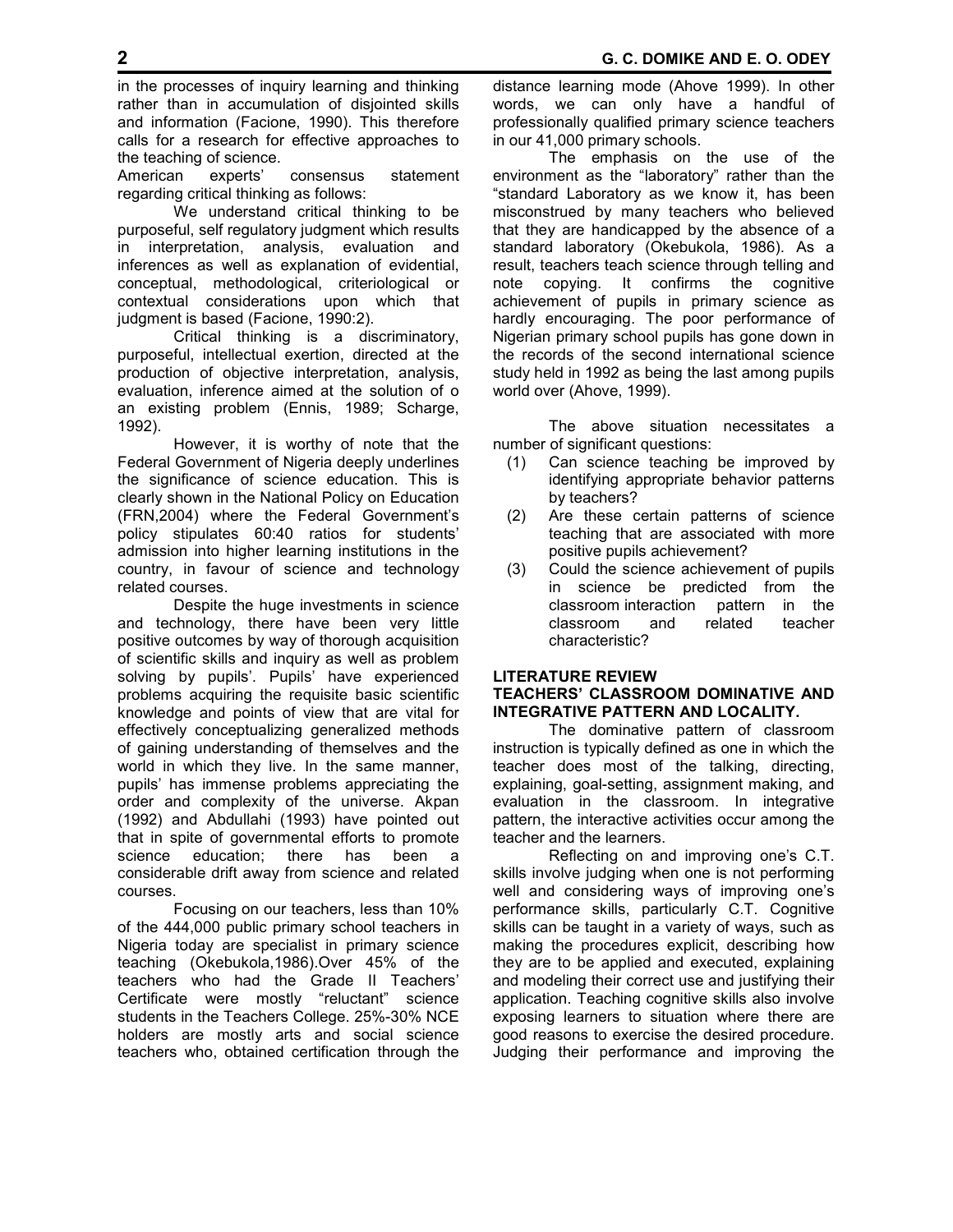learner with constructive feedback regarding both their proficiency and ways to improve its instruction might start with situations that are simple but should culminate in situations that are realistically complex (Schrage, 1992).

 According to Kalu(1997),though pupils performance is not a single direct consequence of the teachers teaching act, teachers nevertheless do have a lot to do with classroom learning. Teachers set up the pattern of general behavior during the teaching and learning process. On the other hand pupils set up certain types of conduct to match these patterns. As a result, the pupils participate at various levels in different classes and react differently to different teachers. This combined instructional pattern and pupil participation lead to a specific classroom environment characterized by specific interaction pattern. Therefore, Kalu (1997) in a study to observe and code the interaction patterns during Physics lessons and to relate the identified patterns to students' post-instructional attitude towards physics and achievement in low and high academic task, used a sample of 516 SS1 students and 15 Physics teacherst drawn from 15 selected secondary schools in Calabar Education Zone of Cross River State, Nigeria. Each teacher/classroom was observed for 4 lesson periods spaced over a period of 8 weeks and the interaction pattern coded using the Science Interaction Categories. The result shows that a significant positive relationship exist between<br>interaction pattern and students' post interaction pattern and students' post instructional attitude and low academic task achievement.

 Similarly, Okebukola (1986) reported that classroom participation had the greatest independent contribution (22%) to the variance in achievement scores while Udeani (1992) reported that classroom interaction accounted for about 74% and 71% of the variation in students' cognitive achievement and process skill acquisition respectively. Also Okafor (1993) found a positive relationship between classroom interaction behavior and students' level of achievement.

 Mckeachie (1956), showed by the descriptions of specific teachers and their methods of relating to children and the kinds of teacher behaviour that he judged necessary of learning and growth. To him the resulting interpersonal relationship was one where there

was freedom of expression within the limits of the classroom, where each person could express himself without fear of criticism or condemnation, where feelings were expressed and explored, where ideas and creative thinking were treasured, and where growth of self were the most important value.

 In furtherance to these, Mckeachie arranged a number of sessions in which both structured and unstructured procedures were used. During the structured periods, the teacher gave directions and all the children did the same thing. During the unstructured sessions, the children were told "to do as they pleased" as long as they were fairly quite and did not border one another or children in other rooms. On these occasions, they tended to talk with the teacher or talk about pictures they were encouraged to draw. The teacher showed interest in complete acceptance of what the children were doing and saying. Out of the 26 children involved in the study, 14 followed a definite pattern such as drawing and talking about fighting and war and adhered to it throughout. 7 of them said a little at first but were quite vocal at the end of the experiment and revealed their feeling and attitudes quite clearly 5 children after drawing their pictures described them without expressing much feeling. The teacher further reported that the angry and unsettled youngster tended to reflect these qualities in their pictures and stories. Besides, Denis(1991) and Ekong (1996) in their study postulated that given the differential availability of learning resources including both human and materials, not only were interaction patterns at variance in urban and rural areas, but also these differences were reflected in the academic achievement of students.

 Moreover, Rich (2006), carried out an experiment on classroom interaction patterns among teachers and emotionally disturbed children. Observational procedures were used to investigate classroom interaction patterns among direct and indirect teachers and emotionally disturbed children who were classified as conduct problems or personality problems. It was discovered that initiated and respondent interaction dyads, classified as dominant, nondirect, and nurturing modes were the same(reciprocal), thus creating an interaction "circle".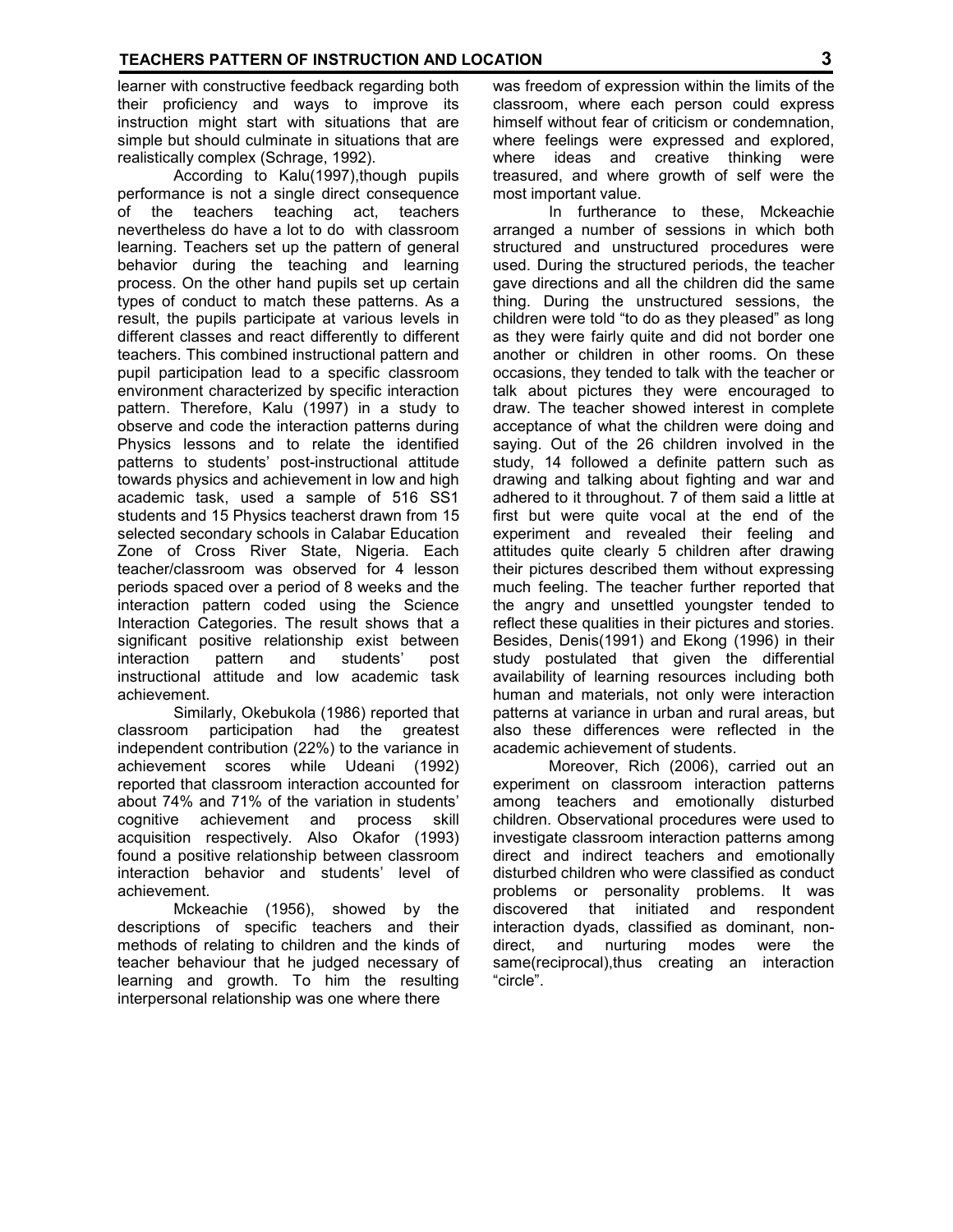#### **Research Hypotheses.**

- 1. There is no significant difference in the level of dominative and integrative behaviours as well as capacity to stimulate critical thinking among pupils by teachers.
- 2. Locality does not significantly influence pupils' critical thinking in science.

#### **Method**

 The study was essentially an ex-post facto research. The target population involved in the study consisted of all primary school teachers and pupils in Imo State. The accessible population which the researcher believed typified and reasonably represented the target population consisted of all the primary school teachers' and pupils' in Imo State. These teachers numbered 13, 000 and primary school pupils' numbered 1.15 million as recorded by Imo State Primary Education Board (SPEB, 2007). A multi-stage (2 stage) sampling plan involving stratified and simple random sampling technique was used to select 90 teachers and 900 pupils. Nine (9) primary schools were randomly selected for the study, in each nine schools; ten (10) teachers and one hundred (100) pupils were selected. Out of the number of teachers, 32 were males, while 58 were female teachers.

 Two research instruments were used for data collection. The first was a modified from a Flander scale for the identification of verbal interaction in the classroom. The scale had ten categories with the first four consisting of indirect teacher influence (democratic); the subsequent three are of direct influence (autocratic) while the next two consisted of students talk. The second instrument was the Primary Science Learning Outcome Test (PSLOT). The instrument was a sixty (60) multiple choice items to measure students science learning outcome.

 In terms of validity, three (3) experts in educational measurement and evaluation and educational research and statistics affirmed with 90% agreement that the instrument were valid. Using the Kuder Richardson21 (KR21) reliability method, the PSLOT was tested for reliability. The reliability index was found to be 0.84. The independent t-test was used to analyze the data.

#### **Analysis of data and research results**

 The presentation here is done on the basis of hypotheses directing the study.

#### **Hypotheses**

- **i** There is no significant difference in the level of dominative and integrative behaviours as well as capacity to stimulate critical thinking among pupils by teachers .
- ii Locality does not significantly influence pupils critical thinking in science.

 The hypotheses were tested using the independent t-test. The derived values from the data and analysis are given below:

#### **Table 1**

 **Independent t-test analysis of the influence of teachers' instructional pattern on pupils' critical thinking in science** 

| Instructional<br>Patterns. | N  | v     | SD   | t-value |
|----------------------------|----|-------|------|---------|
| Dominative                 | 90 | 34.09 | 2.05 |         |
|                            |    |       |      | $4.94*$ |
| Integrative                | 90 | 32.36 | 2.63 |         |
|                            |    |       |      |         |

Significant 0.05 level,  $df = 178$ , critical  $t = 1.97$ 

 As presented in table 1 above, the results of the data analysis show that the calculated t-value of 4.94 is greater than the critical table value of 1.97 at 0.05 level of significance and 178 degree of freedom. The implication of this result is those teachers'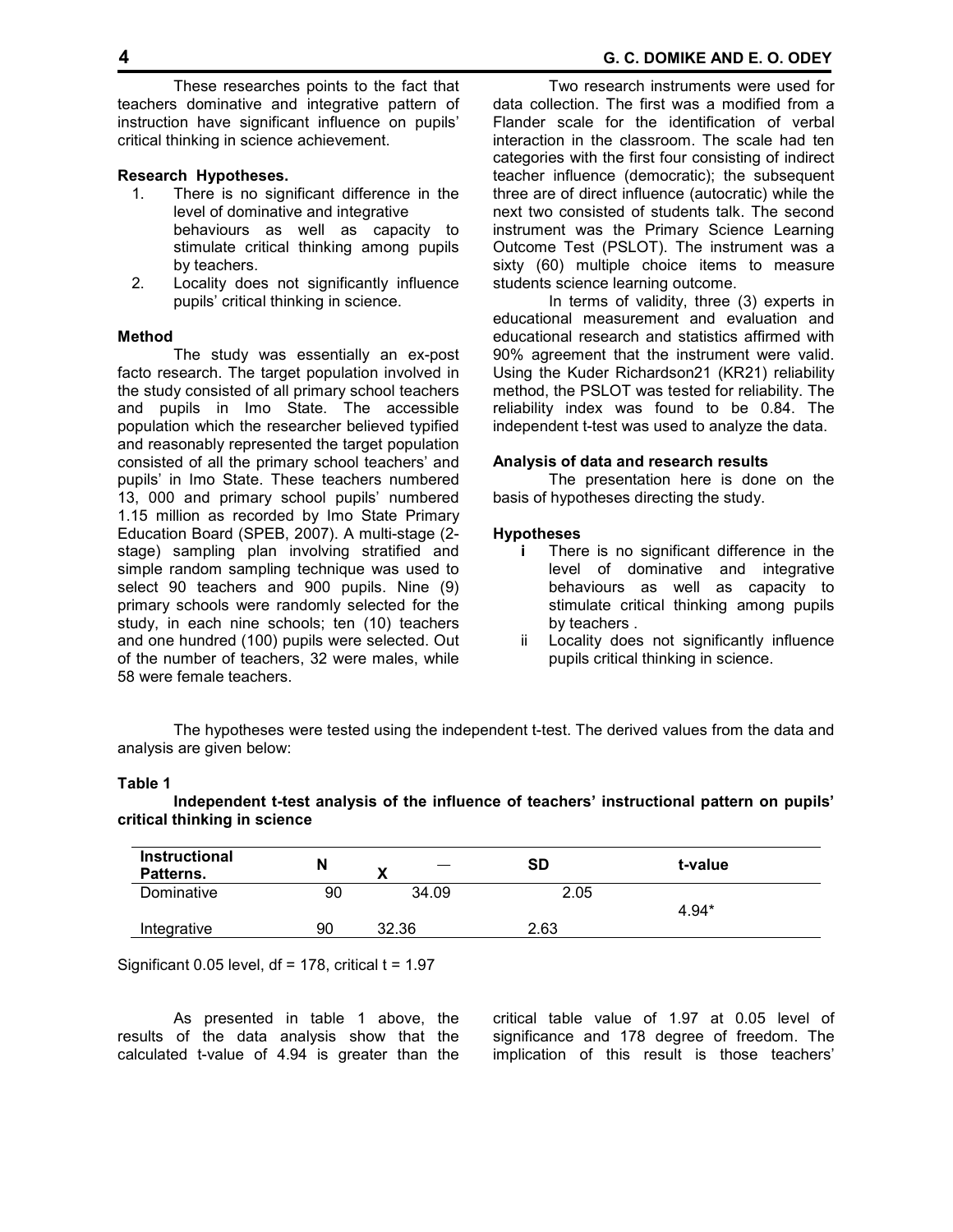instructional pattern influence pupils' critical thinking in science. In terms of patterns, pupils of the integrative pattern teachers have greater

critical thinking in science achievement than those of dominative instructional pattern.

# **Table 2**

**Independent t-test analysis of the influence of location on pupils critical thinking in science achievement** 

| Location | N  |       | SD   | t-value  |
|----------|----|-------|------|----------|
| Urban    | 90 | 51.02 | 5.02 |          |
|          |    |       |      | $11.09*$ |
| Rural    | 90 | 43.37 | 4.38 |          |
|          |    |       |      |          |

Significant 0.05 level,  $df = 178$ , critical  $t = 1.97$ 

 As observed in table 2, the results revealed that the calculated t-value of 11.09 is greater than the tabulated t-value of 1.97 at 0.05 level of significance with 178 degree of freedom. The table also revealed that pupils' critical thinking in science in the urban location is greater than those in the rural location. The interpretation of this is that teachers' location influence pupils' critical thinking in science in the research area.

#### **Discussion of findings and conclusion**

 The study did establish that interaction patterns in terms of dominative and integrative behaviours as well as the capacity to stimulate critical thinking processes among students' differ significantly among urban and rural classrooms. It was observed that given the differential availability of learning resources including both human and material in favour of urban areas, and differences in educational attainment of teachers, these difference will manifest themselves in the type and quality of interaction that occur in classrooms.( Ekong, 1996).

 All in all, a major finding of this study is the significant difference in science achievement of pupils who were taught by teachers who were more inclined to using one pattern of interaction rather than the other. Indeed, the study showed that the pattern of interaction revolving around the stimulation of critical thinking produce the highest level of science achievement while the dominative achieved the least among the three groups. These findings are in line with Okebukola(1986),Udeani(1992), Okafor (1993) and Kalu(1997) who from their various researches opined that there exists a positive

relationship between teachers' classroom interaction pattern and students' academic achievement. It is also worthy of note that given the differential availability of learning resources including both human and materials, not only were interaction patterns at variance in urban and rural areas, but also these differences were reflected in the academic achievement of students in terms of locality.(Denis1991 and Ekong 1996).

# **CONCLUSION**

 From the foregoing analysis, there is no gainsaying the fact that no meaningful teaching/learning can exist without a good teacher-student relationship irrespective of locality. The benefits accruable from the use of discussion, project, independent study and discovery methods cannot be overstressed. Teachers should always strive to create a classroom situation where there exists a considerable involvement of the learners creating a two way communication between teachers and the learners and among pupils. These will establish rapport; motivate individuals and group of students even as it will serve as an opportunity for both teachers' self evaluation and evaluation of students' progress in the course of instruction. This of course is in line with the learning theories of Piaget, Brunner, and Asubel who underlined the centrality of concrete experiences through a continuous exploration and manipulation of the physical world as a basis for the child to obtain information or knowledge about the world of objects and thereby develop appropriate structures and Schemata.